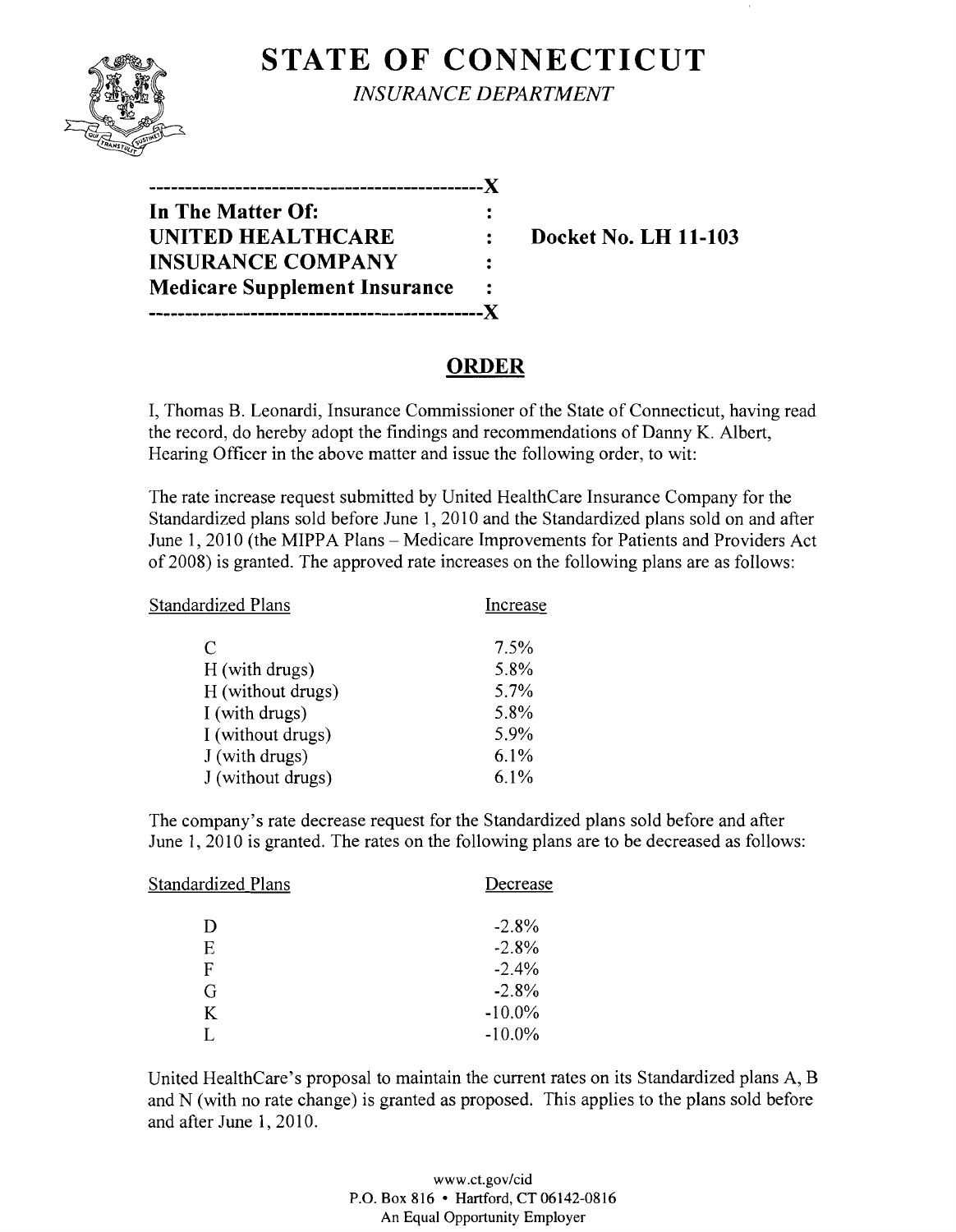United HealthCare Insurance Company's rate filings for its pre-MIPPA and MIPPA Standardized Plans are reasonable in relationship to the benefits, estimated claim costs and the anticipated loss ratios the company expects to realize on its Medicare supplement insurance business.

Dated at Hartford, Connecticut, this 16<sup>th</sup> day of September, 2011.

Thomas B. Leonardi Insurance Commissioner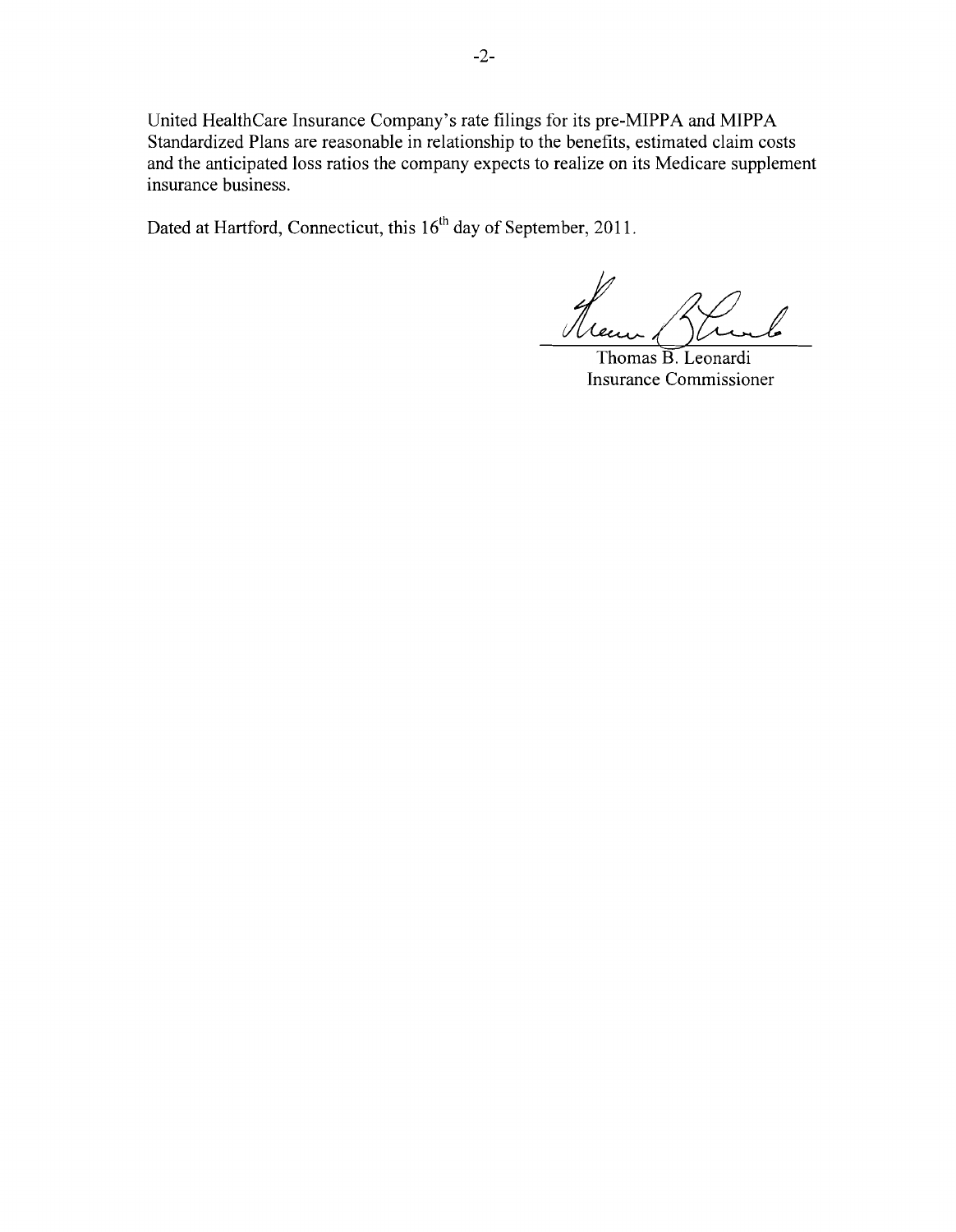

**STATE OF CONNECTICUT** *INSURANCE DEPARTMENT* 

**----------------------------------------------)( In The Matter Of: UNITED HEALTHCARE : Docket No. LH 11-103 INSURANCE COMPANY Medicare Supplement Insurance ----------------------------------------------)(** 

## **PROPOSED FINAL DECISION**

## 1. **INTRODUCTION**

The Insurance Commissioner of the State of Connecticut is empowered to review rates charged for individual and group Medicare supplement policies sold to any resident of this State who is eligible for Medicare. The source for this regulatory authority is contained in Chapter 700c and Section 38a-495a of the Connecticut General Statutes.

After due notice a hearing was held at the Insurance Department in Hartford on September 7, 2011 to consider whether or not the rate increase requested by United Healthcare Insurance Company on its Medicare supplement business should be approved.

No member from the general public or public officials attended the hearing.

One company representative from United Healthcare attended and participated in the hearing. Two company representatives listened to the hearing proceedings by speaker phone.

The hearing was conducted in accordance with the requirements of Section 38a-474, Connecticut General Statutes, the Uniform Administrative Procedures Act, Chapter 54 of the Connecticut General Statutes, and the Insurance Department Rules of Practice, Section 38a-8-1 et seq. of the Regulations of Connecticut State Agencies.

A Medicare supplement (or Medigap) policy is a private health insurance policy sold on an individual or group basis which provides benefits that are additional to the benefits provided by Medicare. For many years Medicare supplement policies have been highly regulated under both state and federal law to protect the interests of persons eligible for Medicare who depend on these policies to provide additional coverage for the costs of health care.

Effective December I, 2005, Connecticut amended its program of standardized Medicare supplement policies in accordance with Section 38a-495a of the Connecticut General Statutes, and Sections 38a-495a-l through 38a-495a-21 of the Regulations of Connecticut Agencies. This program, which conforms to federal requirements, provides that all insurers offering Medicare supplement policies for sale in the state must offer the basic "core" package of benefits known as Plan A. Insurers may also offer anyone or more of eleven other plans (Plans B through L).

> www.ct.gov/cid P.O. Box 816 • Hartford, CT 06142-0816 An Equal Opportunity Employer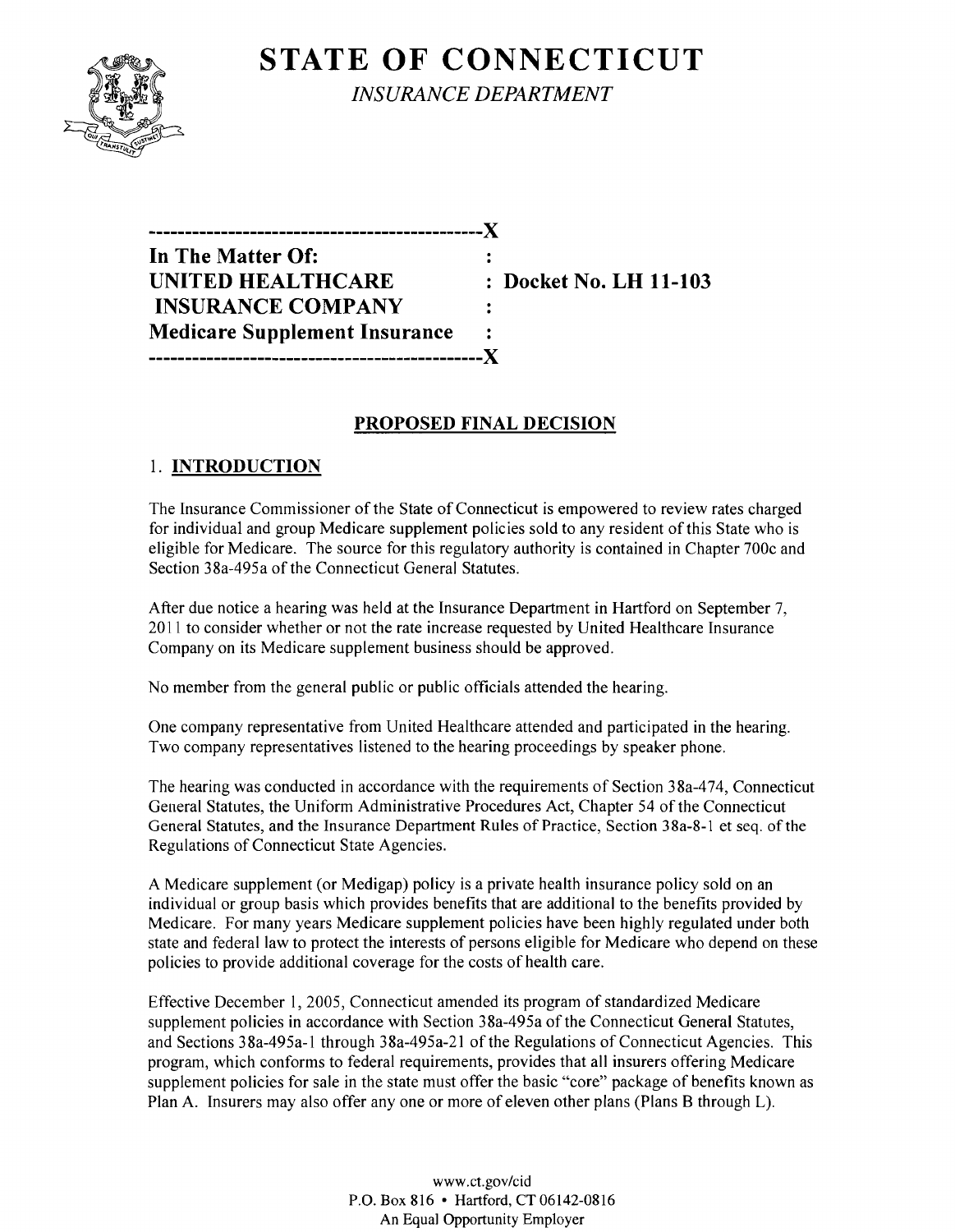Effective January 1,2006, in accordance with Section 38a-495c ofthe Connecticut General Statutes (as amended by Public Act 05-20) premiums for all Medicare supplement policies in the state must use community rating. Rates for Plans A through L must be computed without regard to age, gender, previous claims history or the medical condition of any person covered by a Medicare supplement policy or certificate.

The statute provides that coverage under Plan A through L may not be denied on the basis of age, gender, previous claims history or the medical condition of any covered person. Insurers may exclude benefits for losses incurred within six months from the effective date of coverage based on a pre-existing condition.

Effective October I, 1998, carriers that offer Plan B or Plan C must make these plans as well as Plan A, available to all persons eligible for Medicare by reason of disability.

Insurers must also make the necessary arrangements to receive notice of all claims paid by Medicare for their insureds so that supplemental benefits can be computed and paid without requiring insureds to file claim forms for such benefits. This process of direct notice and automatic claims payment is commonly referred to as "piggybacking" or "crossover".

Sections 38a-495 and 38a-522 of the Connecticut General Statutes, and Section 38a-495a-10 of the Regulations of Connecticut Agencies, state that individual and group Medicare supplement policies must have anticipated loss ratios of 65% and 75%, respectively. Under Sections 38a-495-7 and 38a-495a-1 0 ofthe Regulations ofConnecticut Agencies, filings for rate increases must demonstrate that actual and expected losses in relation to premiums meet these standards, and anticipated loss ratios for the entire future period for which the requested premiums are calculated to provide coverage must be expected to equal or exceed the appropriate loss ratio standard.

Section 38a-473 of the Connecticut General Statutes provides that no insurer may incorporate in its rates for Medicare supplement policies factors for expenses that exceed 150% of the average expense ratio for that insurer's entire written premium for all lines of health insurance for the previous calendar year.

#### II. **FINDING OF FACT**

After reviewing the exhibits entered into the record of this proceeding, the testimony of the witnesses, and utilizing the experience, technical competence and specialized knowledge of the Insurance Department, the undersigned makes the following findings of fact:

#### General

United HealthCare was granted a rate increase on its Connecticut Medicare Supplement AARP block of business for 2011. The current filing for 2012 rates request the following increases/decreases:

|                   | Proposed     |              |                     |
|-------------------|--------------|--------------|---------------------|
|                   | 2012 Monthly | 2011 Monthly | Diff.               |
| Plan              | Rate         | Rate         | $\frac{(\%)}{(\%)}$ |
| $\mathbf C$       | \$237.25     | \$220.75     | 7.5%                |
| D                 | \$200.25     | \$206.00     | $-2.8%$             |
| Ε                 | \$201.00     | \$206.75     | $-2.8%$             |
| F                 | \$216.50     | \$221.75     | $-2.4%$             |
| G                 | \$201.25     | \$207.00     | $-2.8%$             |
| H (with drugs)    | \$283.75     | \$268.25     | 5.8%                |
| H (without drugs) | \$196.25     | \$185.75     | 5.7%                |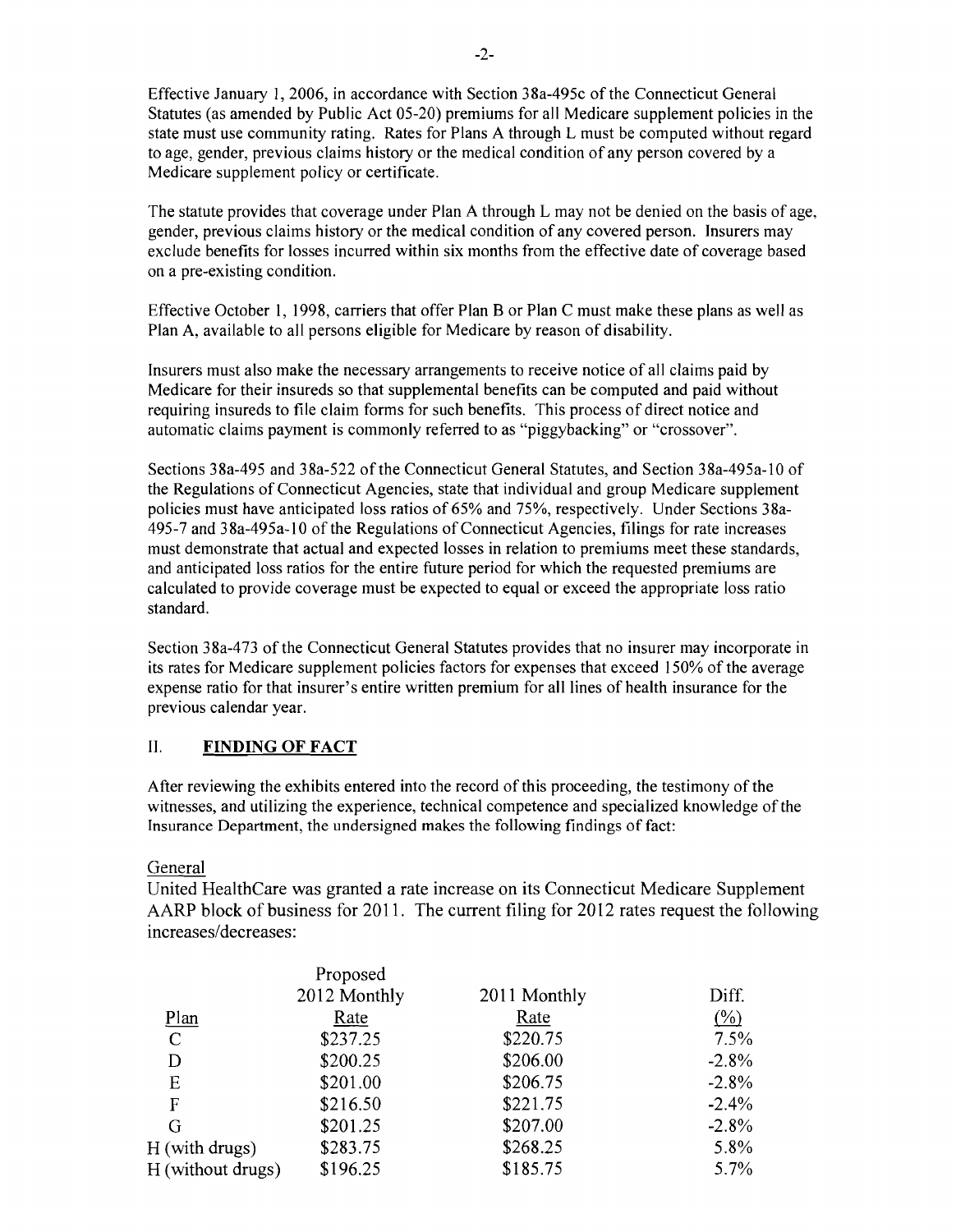| I (with drugs)    | \$286.75 | \$271.00 | 5.8%      |
|-------------------|----------|----------|-----------|
| I (without drugs) | \$198.75 | \$187.75 | 5.9%      |
| J (with drugs)    | \$344.50 | \$324.75 | $6.1\%$   |
| J (without drugs) | \$217.75 | \$205.25 | $6.1\%$   |
| K                 | \$80.75  | \$89.75  | $-10.0\%$ |
|                   | \$114.25 | \$127.00 | $-10.0\%$ |

No rate change requested for Plans A, Band N.

United HealthCare calculated the Medicare Part A trend as follows:

|                               | 2009     | 2010    | 2011    | 2012    |
|-------------------------------|----------|---------|---------|---------|
| Medicare Part A Deductible    | \$1,068  | \$1,100 | \$1,132 | \$1,164 |
| % Change in Part A Deductible | 4.3%     | $3.0\%$ | 2.9%    | 2.8%    |
| Utilization Trend             | $-1.9\%$ | $6.0\%$ | $3.6\%$ | 3.8%    |
| Composite Trend               | 2.3%     | $9.2\%$ | $6.6\%$ | $6.7\%$ |

United HealthCare's standardized plans prior to June 1,2010 cover approximately 69,498, with an additional 9,043 covered under the new MIPPA plan. The standardized MIPPA plans are available on a group basis under a group policy issued to the American Association of Retired Persons (AARP).

United HealthCare certified that the expense factors, within the proposed rates, are in compliance with section 38a-473, C.G.S.

United HealthCare indicated at the hearing that, due to continued increases in medical expenses and utilization above and beyond what they are currently pricing for, the requested rate increases are justifiable as well as in compliance with the loss ratio requirements of Connecticut law.

The Connecticut loss ratios for the standardized block of business are as follows:

| Plan  | 2009  | 2010  | 2011  |
|-------|-------|-------|-------|
| A     | 73.2% | 71.5% | 73.9% |
| B     | 75.8% | 78.9% | 76.2% |
| C     | 95.0% | 92.3% | 93.3% |
| D     | 83.1% | 81.7% | 76.9% |
| E     | 80.9% | 81.4% | 75.0% |
| F     | 76.6% | 77.0% | 79.2% |
| G     | 80.4% | 77.8% | 77.7% |
| H     | 84.9% | 88.4% | 78.5% |
|       | 82.0% | 86.2% | 80.5% |
| J     | 83.0% | 85.3% | 85.7% |
| K     | 51.1% | 42.2% | 51.4% |
| L     | 57.3% | 61.9% | 64.2% |
| N     | n/a   | 64.5% | 68.6% |
| Total | 82.2% | 82.7% | 83.0% |

The experience for 2011 is through July.